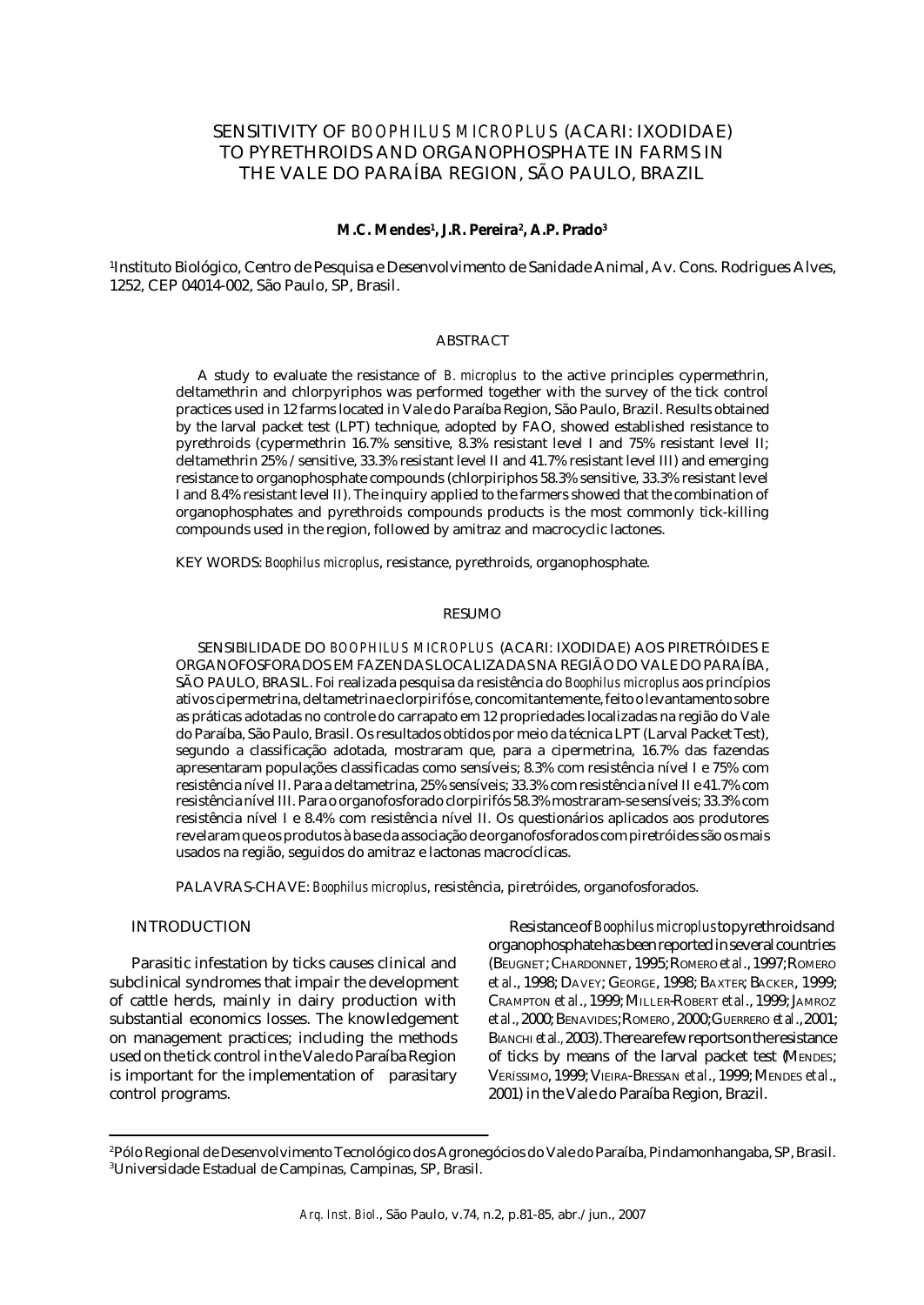The objective of the present study was to evaluate the sensitivity of *B. microplus* field strains collected from farms located in the Vale do Paraíba Region for two pyrethroids and one organophosphate compound, as well as to access the tick-control methods most commonly employed in these farms.

## MATERIAL AND METHODS

The study was performed in 12 farms located in the Vale do Paraíba Region (22º 55' 26" S – 45º 27'42"W) during two years. Information on tick control methods was gathered by a survey of the tick control practices adopted in twelve farms. The method used was the Larval Packet Test (STONE; HAYDOCK, 1962).

The following active principles (concentration given in parentheses) were tested: cypermethrin (0.8%, 0.4%, 0.25%, 0.1%, 0.05% and 0.0125%), deltamethrin (0.8%, 0.4%, 0.2%, 0.1%, 0.05%, 0.025%, 0.00625%) and chlorpyriphos (0.4%, 0.2%, 0.1%, 0.05%, 0.025% and 0.0125%). The Mozo strain was used as the standard susceptible to access resistance. Females of the tick *B. microplus*, collected in 12 farms were kept in a chamber at 27° C and relative humidity over 80%. After 14 days, eggs were collected and transferred to a conic tube (5 mL) with a cotton lid to allow air and moisture exchange. After another 2 weeks the eggs were hatched and after a further 2 weeks the larvae were ready for testing. Samples with approximately 100 larvae aging 14 to 21 days old were removed from the tube with the aid of a brush and placed in filter paper impregnated with the compound to be studied. After 24 hours, alive and dead larvae were counted. In order to calculate lethal concentrations 50% and 99%  $(LC_{50}$  and  $LC_{99}$ ) was used the probit analysis in Polo-PC software. Data were discarded when mortality rates in the control group were over 10%. Tests showing mortality rates in the control group between 5% to 10% were submitted to Abbott's formula (ABBOTT, 1925). The Resistance Factor (RF) was obtained by the quotient between  $LC_{50}$  of the unknown individual progenies and  $LC_{50}$  obtained for the Mozo strain.

Table 1 - Level of resistance classification used in the present study for pyrethroids and organophosphate compounds.

| Classification      | Pyrethroids<br>RF | Organophosphate<br>RF |
|---------------------|-------------------|-----------------------|
| Sensitive           | ${}_{2.4}$        | < 1.4                 |
| Resistant level I   | $2.5 - 5.4$       | $1.5 - 4.4$           |
| Resistant level II  | $5.5 - 50$        | $4.5 - 50$            |
| Resistant level III | >50               | > 50                  |

The system for the classification of resistance for pyrethroids and organophosphates compounds was based on the model presented by BIANCHI et *al.,* (2003), with some changes in the values that determine tick sensitivity of ticks and in the expressions used by the authors to classify samples as sensitive or resistant. Two classifications were considered because there was a greater degree of variation in the magnitude of the RF for pyrethroids and organophosphates compounds, (Table 1) (BARROS, personal communication, 2004).

## RESULTS

## **Inquiry of Tick Control Practices**

From the 12 analyzed farms 72.7% were dedicated to milk production and 27.3% to both beef and dairy production. All of the had mixed breed cattle and performed acaricide treatments. The results for the products that had been used in the last five years and that were being used at the moment of the questionnaire were respectively, amitraz (38.1% and 37.5%), association of organophosphate and pyrethroid (23.8% and 43.7%), macrocyclic lactone (14.3% and 18.8%). Regarding to application methods spray was the most common for tick control (67%) followed by the injectable route (33%).

## **Resistance trials**

### Cipermethrin

Most of the tick populations (69.2%) were resistant level II for cypermethrin, with values ranging from 12.2 to 38.6. Resistant level I was only found in one farm (8.3%) and 16.7% were classified as sensitive. Farm 10 ticks showed to be more sensitive than Mozo strain

#### Deltamethrin

Most of the samples analyzed for deltamethrin showed to be resistant level III (41.7%) and resistant level II (33.3%), the remaining were sensitive (25%). Farm 10 ticks showed to be sensitive than Mozo strain.

### Chlorpyriphos

Most of the tick population showed to be sensitive to chlorpyriphos (58.3%), whereas the remaining was resistant level I (33.3%) and level II (8.4%). It was observed that farm 10 presented a RF similar to that of the Mozo strain, with  $LC_{50}$  equal to 0.016%.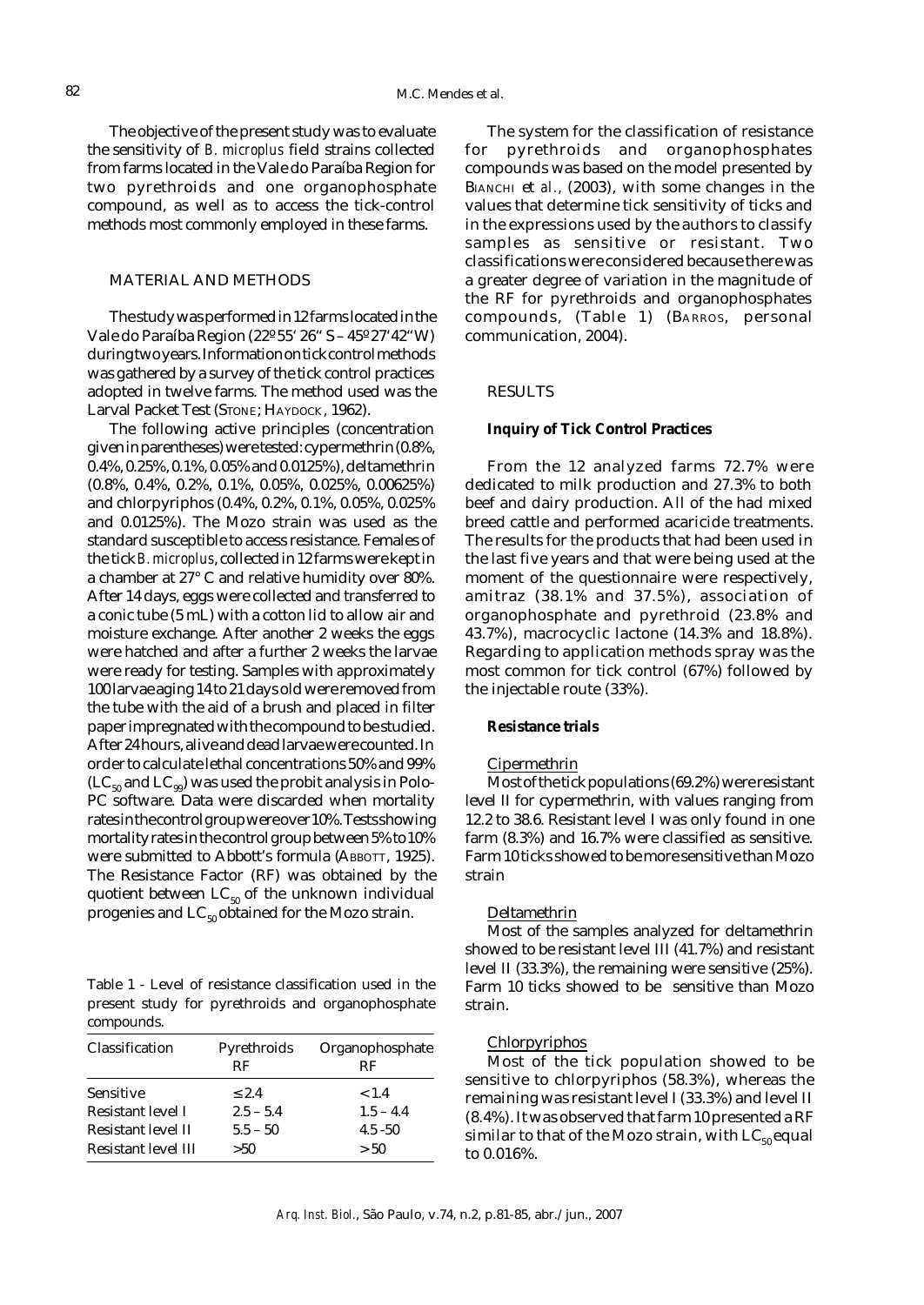| Strain (Farms)   | $LC_{\frac{50~(%)}{20~(%)} }$ | Confidence limit 95%       | $LC_{_{99(%)}}$ | Confidence limit 95%   | RF       |
|------------------|-------------------------------|----------------------------|-----------------|------------------------|----------|
| $Mozo^*$         | 0.0123                        | $0.0059 - 0.0193$          | 1.41            | $0.6997 - 4.5206$      |          |
| 1                | 0.317                         | $0.1157 - 3.6938$          | 1.944           | $0.5909 - 25489.4$     | 25.7     |
| $\boldsymbol{2}$ | 0.475                         | $0.4104 - 0.5662$          | 2.432           | $1.6921 - 4.2215$      | 38.6     |
| 3                | 0.425                         | $0.2803 - 0.8336$          | 2.348           | $1.0759 - 23.6177$     | 34.5     |
| 4                | 0.225                         | $0.1199 - 0.5304$          | 1.552           | $0.6177 - 32.8560$     | 18.2     |
| 5                | 0.452                         | $0.1651 - 120.5383$        | 8.855           | $1.1657 - 3.2510$      | 36.7     |
| 6                | 0.348                         | $0.2427 - 0.5249$          | 1.423           | $0.8225 - 5.2731$      | 28.3     |
| 7                | 0.268                         | $0.0791 - 28.7434$         | 3.425           | $0.6446 - 1.8225$      | 21.8     |
| 8                | 0.0058                        | $0.0003 - 0.0145$          | 0.088           | $0.0434 - 0.4860$      | 0.5      |
| 9                | 0.0339                        | $0.0187 - 0.0527$          | 3.589           | $1.4549 - 16.7159$     | 2.7      |
| 10               | < 0.0123                      |                            | < 1.4           |                        | $\leq$ 1 |
| 11               | 0.466                         | $0.1375 - 2646.42$         | 30.451          | $2.1360 - 1.4522$      | 37.8     |
| 12               | 0.15                          | $7.026517E-02 - 0.5295205$ | 3.11            | $0.7569834 - 212.1577$ | 12.2     |

Table 2 - Values for lethal concentrations 50% (LC<sub>50</sub>) and 99% (LC<sub>99</sub>) and their respective 95% confidence limits for 12 *Boophilus microplus* population tested against the pyrethroid cypermethrin.

RF: Resistance Factor

\*Reference sensitive strain

Table 3 - Values of lethal concentrations 50% (LC  $_{\rm 50}$ ) and 99% (LC  $_{\rm 99}$ ) and their respective 95% confidence limits for 12 *Boophilus microplus* population tested against the pyrethroid deltamethrin.

| Strain (Farms)   | $LC_{\frac{50~(%)}{}}$ | Confidence limit 95%  | $LC_{99(%)}$ | Confidence limit 95% | RF       |
|------------------|------------------------|-----------------------|--------------|----------------------|----------|
| $Mozo^*$         | 0.00232                | $0.0007 - 0.0046$     | 0.78         | $0.4143 - 2.2923$    |          |
| 1                | 0.0256                 | $0.0242 - 0.0526$     | 0.511        | $0.3436 - 0.8762$    | 11.0     |
| $\boldsymbol{2}$ | 0.174                  | $0.0610 - 0.6256$     | 1.341        | $0.4466 - 368.5854$  | 75       |
| 3                | 0.156                  | $0.0708 - 0.3829$     | 1.541        | $0.4006 - 1.0891$    | 67.2     |
| 4                | 0.086                  | $0.0507 - 0.1318$     | 0.721        | $0.3785 - 2.7836$    | 37.0     |
| 5                | 0.271                  | $0.1648 - 0.5460$     | 2.945        | $1.1277 - 32.7913$   | 116.8    |
| 6                | 1.183                  | $0.1595 - 0.2098$     | 0.653        | $0.5128 - 0.9289$    | 509.9    |
| 7                | 0.0698                 | $0.00059 - 1.3371$    | 0.344        | $0.0977 - 4.9163$    | 30.1     |
| 8                | 0.00089                | $0.000043 - 0.002816$ | 0.108        | $0.0527 - 0.5502$    | 0.4      |
| 9                | 0.0028                 | $0.0008 - 0.0059$     | 0.707        | $0.3558 - 2.1847$    | $1.2\,$  |
| 10               | < 0.002                |                       | < 0.78       |                      | $\leq$ 1 |
| 11               | 0.225                  | $0.1197 - 0.3903$     | 2,160        | $0.9669 - 15.8392$   | 97.0     |
| 12               | 0.0137                 | $0.0049 - 0.0259$     | 0.3202       | $0.1240 - 3.2817$    | 6.0      |

RF: Resistance Factor.

\*Reference sensitive strain.

| Table 4 - Values of lethal concentrations 50% (LC <sub>50</sub> ) and 99% (LC <sub>99</sub> ) and their respective 95% confidence limits for 12 |  |
|-------------------------------------------------------------------------------------------------------------------------------------------------|--|
| Boophilus microplus populations tested against the organophosphorous compound chlorpyriphos.                                                    |  |

| Strain (Farms) | $\text{LC}_{_{50\,( \%)}}$ | Confidence limit 95%  | $\text{LC}_{_{99\,( \%)}}$ | Confidence limit 95% | RF  |
|----------------|----------------------------|-----------------------|----------------------------|----------------------|-----|
| $Mozo^*$       | 0.0141                     | $0.0015 - 0.0222$     | 0.0311                     | $0.0197 - 0.0724$    |     |
| $\mathbf{1}$   | 0.041                      | $0.0327 - 0.0199$     | 0.724                      | $0.4574 - 1.4114$    | 2.9 |
| 2              | 0.0074                     | $0.0051 - 0.0098$     | 0.534                      | $0.3350 - 1.0399$    | 0.5 |
| 3              | 0.084                      | $0.0744 - 0.0969$     | 3.47                       | $2.2098 - 6.1834$    | 5.9 |
| 4              | 0.041                      | $0.0325 - 0.0506$     | 13.02                      | $5.1277 - 51.9154$   | 2.9 |
| 5              | 0.039                      | $0.0236 - 0.0594$     | 1.40                       | $0.5403 - 10.7399$   | 2.7 |
| 6              | 0.0096                     | $0.0036 - 0.0166$     | 2.82                       | $0.9894 - 21.8052$   | 0.7 |
| 7              | 0.0126                     | $0.0085 - 0.0166$     | 0.152                      | $0.1000 - 0.3090$    | 0.8 |
| 8              | 0.0125                     | $0.0091 - 0.0155$     | 0.102                      | $0.0740 - 0.1723$    | 0.9 |
| 9              | 0.0077                     | $0.00000073 - 0.0151$ | 0.0244                     | $0.0100 - 0.3027$    | 0.5 |
| 10             | 0.016                      | $0.0122 - 0.0195$     | 0.076                      | $0.0559 - 0.1299$    | 1.1 |
| 11             | 0.042                      | $0.0351 - 0.0513$     | 1.45                       | $0.7938 - 3.4444$    | 3.0 |
| 12             | 0.0031                     | $0.00018 - 0.0083$    | 0.435                      | $0.1728 - 6.2412$    | 0.2 |
|                |                            |                       |                            |                      |     |

RF: Resistance Factor

\*Reference sensitive strain.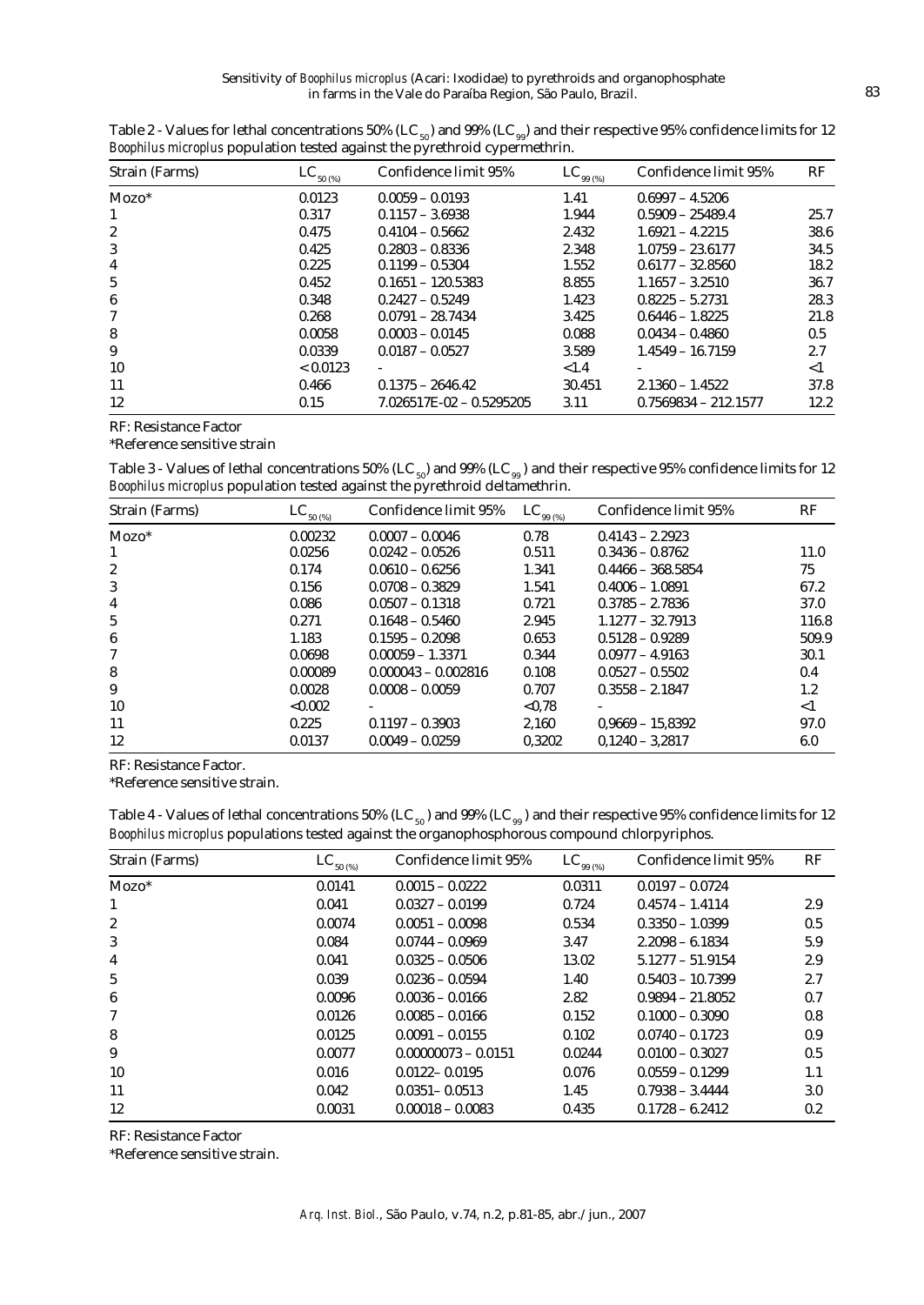## DISCUSSION

The results for cypermethrin (Table 2) are in accordance with the findings of MANGOLD et al. (2001) using Argentinean strain (13.5); of VIEIRA-BRESSAN et al., (1999) using samples from Caçapava (12.29); of MENDES et al., (2001) for the Mancilha strain (8.68); of MENDES; VERÍSSIMO (1999) for the strains Lorena (9.82) and Nova Odessa (8.89). FRAGOSO, et al., (2004) reported that the Mora strain showed a resistance factor equal to 118.7, considered to be resistant level III according to the standard adopted in this study. MENDES & VERÍSSIMO (1999) classified sensitive strains in tick samples collected in Colina (1.27) and Mogi das Cruzes (1.02).

The results for deltamethrin are similar to results reported by BEUGNET; CHARDONNET (1995) and BIANCHI et al. (2003), who found RF classified as resistant level II and resistant level III in tick samples collected in New Caledonia farms. Tick population in farm 6 showed a RF equal to 509.9 (Table 3). FRAGOSO et al. (2004), in a similar study, found a RF to deltamethrin equal to 104 for Mora strain. These authors also reported the occurrence of strains resistant to deltamethrin with RF over 300. Ticks resistant level II to deltamethrin were also reported by VIEIRA-BRESSAN et al. (1999) and MENDES et al. (2001) with the same RF (11) in samples collected in the Vale do Paraíba region. The sensitivity to deltamethrin observed in this study shows that the RF is much greater for this acaricide than for cypermethrin. The high frequency of populations classified as sensitive (16.7%) can possibly be due to the fact that the use of pyrethroids have been abandoned, altering thus the action mechanism related to changes in sodium channels. According to Fo<sub>IL</sub> et al. (2004) high resistance to pyrethroids can be obtained with just one site of mutation in sodium channels. Ticks sensitivity profile to organophosphates compounds could be emerging. According to FRAGOSO et al. (2004), resistance to organophosphates compounds develops in approximately 7-8 years after their use. Most of the population analyzed was sensitive to chlorpyriphos (Table 4), similar to what was observed by MENDES et al. (2001) for Mancilha strain. Resistance level IIstrains observed in this study showed similar characteristics to those of strains Tully, Ingham, Biarra and Mackay from Australia. The resistance to organophosphates compounds had been reported, in Brazil, by SHAW et al., 1968; AMARAL et al. (1974) and PATARROYO; COSTA (1980). These authors had used the larval immersion test.

The absence of reports on the resistance to amitraz may be due to the late development of methods to measure resistance, as well as the slow characteristic of this product in the development of resistance (FRAGOSO et al., 2004). Resistance to organophosphate had been reported since 1963 (LEAL et al., 2003), when the use of pyrethroids and formamidines became popular. In the nineties, resistance to pyrethroids and amitraz was first reported (FAO, 2004), and from the year 2000 on, there were reports on the resistance to macrocyclic lactones (MARTINS; FURLONG, 2001; BENAVIDES; ROMERO, 2000). A return to the use of organophosphate and their associations may be observed, and the reemergence of resistance to these products for sure will occur.

Results regarding the acaricide methods application were similar to those obtained by ROCHA (1995). The misuse of spray application leads to tick resistance (BIANCHI et al., 2003). The use of macrocyclic lactones generic compounds injectable for tick control increased from 14.3% to 18.8% due to affordable prices on cattle market The combination between pyrethroids and organophosphates compounds increased from 23.8% to 43.7%. The high frequency of tick samples classified as sensitive may be due to the use of amitraz that eliminated the tick population resistant to pyrethroids.

Based on the obtained data an alert on good practices aiming tick control should be recommended in order to identify and monitor resistance, minimizing the use of acaricides as well as mistakes in the products choice.

### **REFERENCES**

- ABBOTT, W.S. A method of computing the effectiveness of an insecticide. *Journal of Economic Entomology*, v.18, p.256-257, 1925.
- AMARAL, N.K.; MONMANY, L.F.S.; CARVALHO, L.A.F. Acaricide AC84633: first trials for control of *Boophilus microplus*. *Journal of Economic Entomology*, v.67, n.3, p.387-389, 1974.
- BAXTER, G.D.; BARKER, S.C. Isolation of cDNA an octopaminelike, G-protein coupled receptor from the cattle tick, *Boophilus microplus*. *Insect Biochemistry and Molecular Biology*, v.29, p.461-467, 1999.
- BEUGNET, F.; CHARDONNET, L. Tick resistance to pyrethroids in New Caledonia. *Veterinary Parasitology*, v.56, n.4, p.325-338, 1995.
- BENAVIDES, E.O.; ROMERO, A.N. Preliminary results of a larval resistance test to ivermectins using *Boophilus microplus* reference strains. *Annals of the New York Academy of Sciences,* v.916, p.610-612, 2000.
- BIANCHI, M.W.; BARRÉ, N.; MESSAD, S. Factors related to cattle level resistance to acaricides in *Boophilus microplus* tick populations in New Caledonia. *Veterinary Parasitology*, v.112, n.1/2, p.75-89, 2003.
- CRAMPTON, A.I.; B AXTER, G.D.; BARKER, S.C. Identification and characterization of a cytochrome P450 gene and processed pseudogene from an arachinid: the cattle tick, *Boophilus microplus. Insect Biochemical and Molecular Biology*, v.29, p.377-384, 1999.